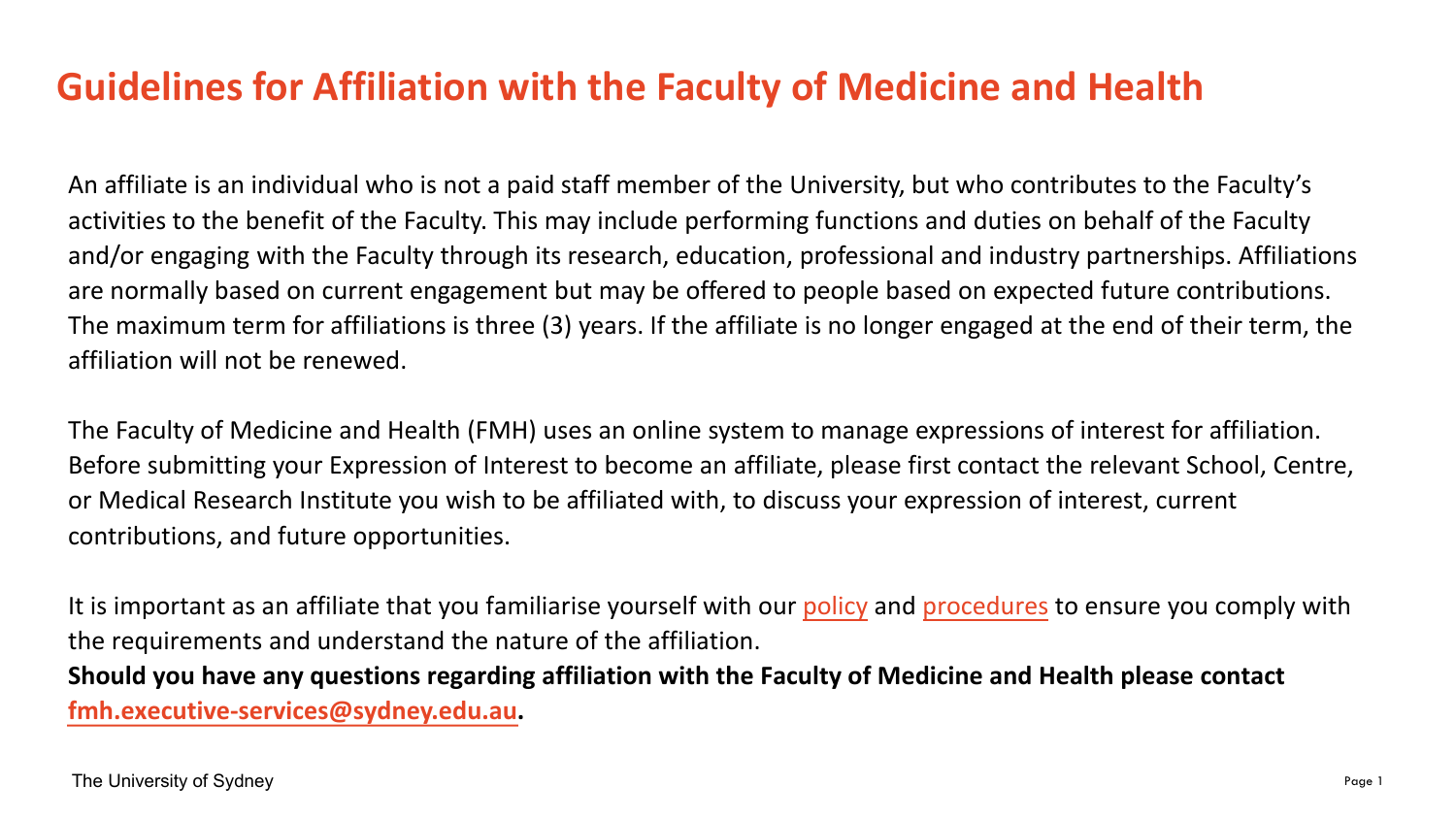# **Understanding Category of Titles**

There are four categories you can apply for:

- **1. Honorary Title** (*Adjunct, Clinical, Conjoint, Honorary Academic*)
- 2. Research Affiliate
- 3. Research Administrator
- 4. Visiting Scholar

| <b>Adjunct titles</b>             | Adjunct Associate Lecturer          |
|-----------------------------------|-------------------------------------|
|                                   | Adjunct Lecturer                    |
|                                   | <b>Adjunct Senior Lecturer</b>      |
|                                   | Adjunct Associate Professor         |
|                                   | <b>Adjunct Professor</b>            |
| <b>Clinical titles</b>            | <b>Clinical Associate Lecturer</b>  |
|                                   | Clinical Lecturer                   |
|                                   | <b>Clinical Senior Lecturer</b>     |
|                                   | <b>Clinical Associate Professor</b> |
|                                   | <b>Clinical Professor</b>           |
| <b>Conjoint titles</b>            | <b>Conjoint Associate Lecturer</b>  |
|                                   | <b>Conjoint Lecturer</b>            |
|                                   | <b>Conjoint Senior Lecturer</b>     |
|                                   | <b>Conjoint Associate Professor</b> |
|                                   | <b>Conjoint Professor</b>           |
| Honorary academic titles          | Honorary Associate Lecturer         |
|                                   | Honorary Lecturer                   |
|                                   | Honorary Senior Lecturer            |
|                                   | Honorary Associate Professor        |
|                                   | Honorary Professor                  |
| <b>Visiting</b>                   | <b>Visiting Scholar</b>             |
| <b>Recognition of Affiliation</b> | Research Affiliate                  |
|                                   | Research Administrator              |
|                                   |                                     |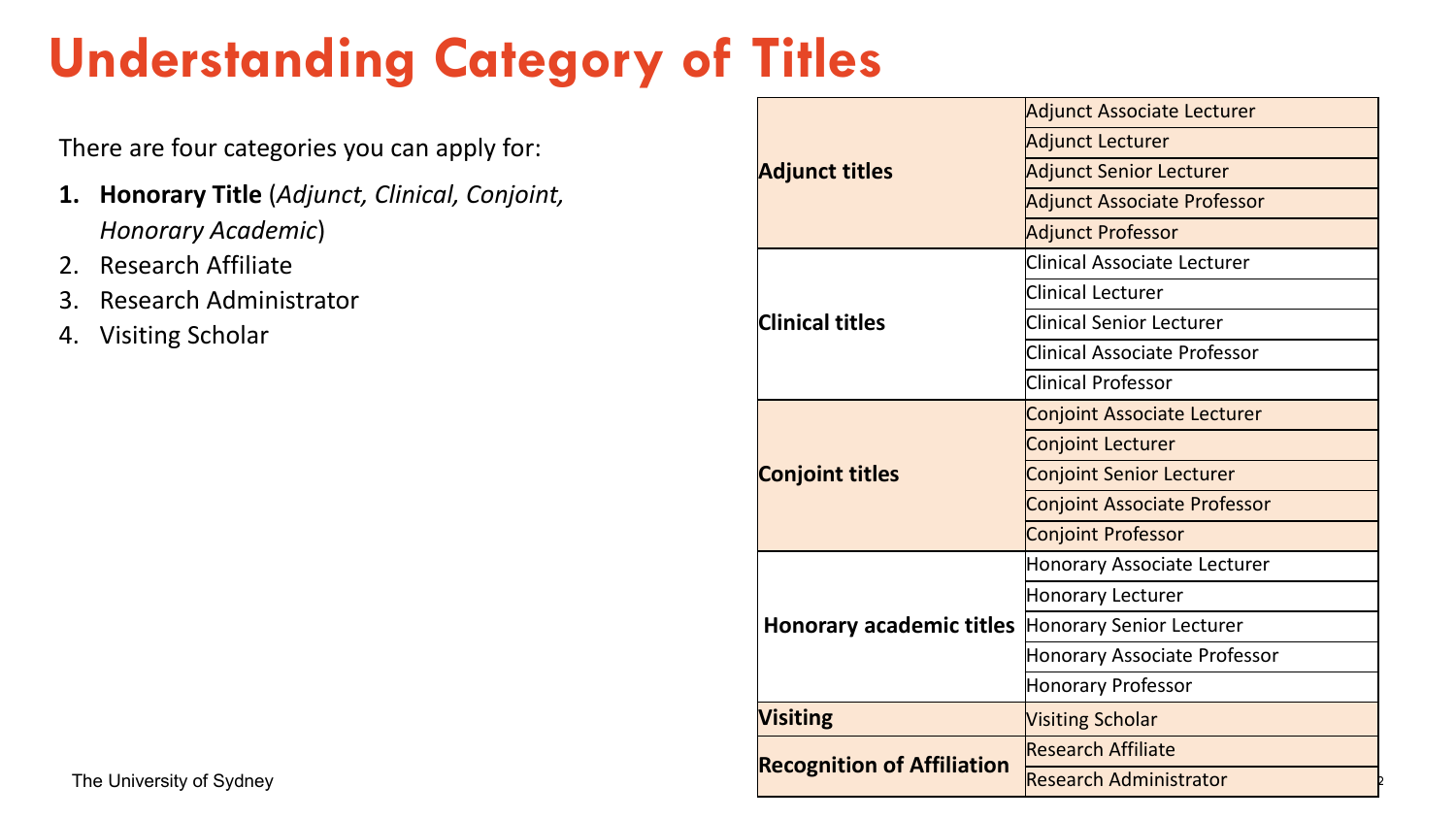## <span id="page-2-0"></span>Honorary Title: **Adjunct**

**Adjunct titles** are awarded to individuals who make sustained contributions either by

- fostering partnerships between the University and industry, a profession, or the wider community or through contributions to teaching and/or research.
- They are most commonly employees of a public or private organization who hold leadership positions at local, state or regional, national, or international levels.
- Holders of adjunct titles are not required to have an academic background, but often do, and may engage directly in teaching and/or research,
- e.g., adjunct titles may be awarded to staff in Medical Research Institutes who do not meet the criteria for the award of a [conjoint](#page-4-0) title or to people who contribute to teaching activities but who do not meet the criteria for either conjoint or [clinical](#page-3-0) titles

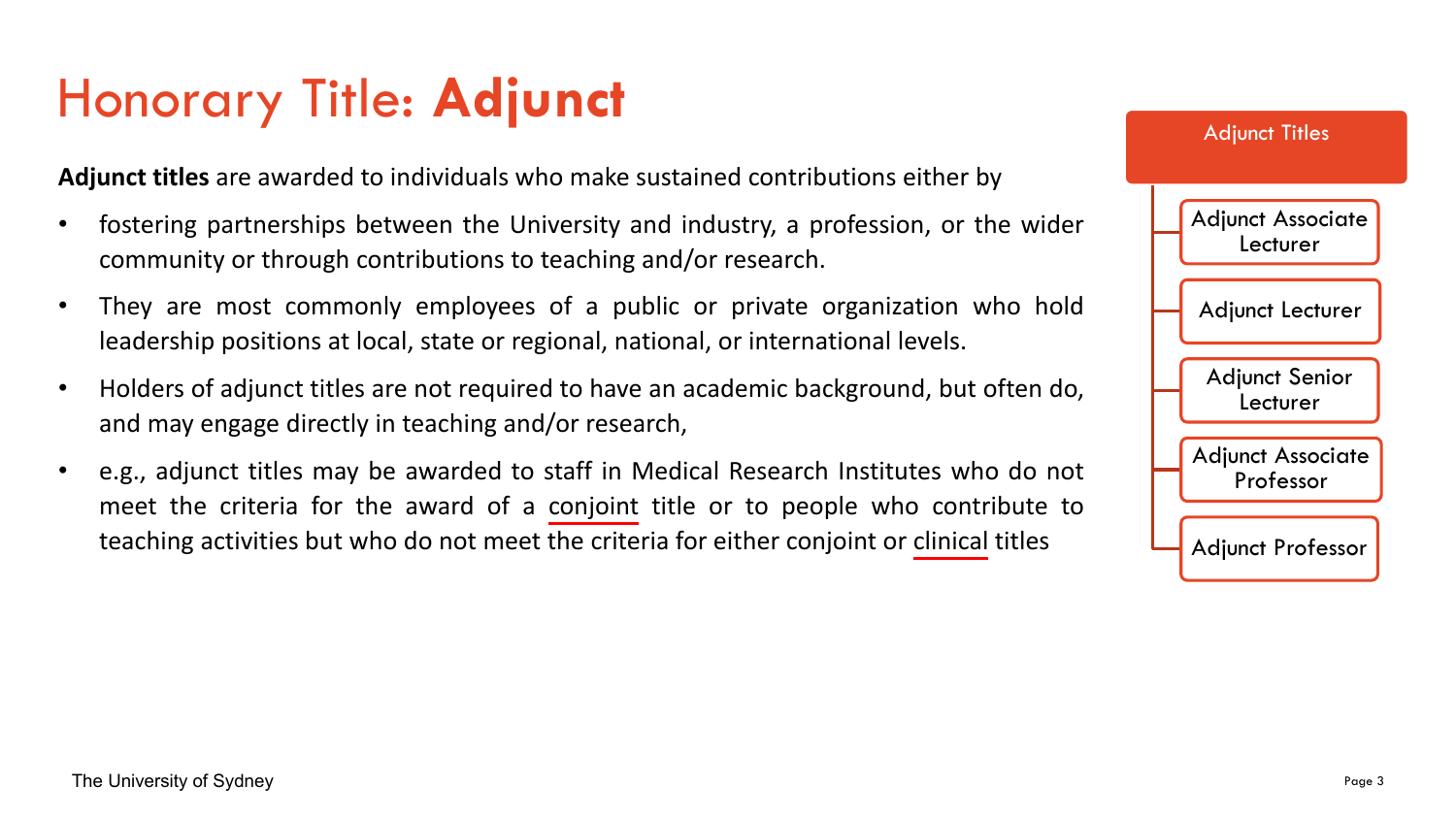## <span id="page-3-0"></span>Honorary Title: **Clinical**

**Clinical titles** are awarded to health professionals:

- Engaged in teaching and/or research and professional service and leadership that benefit FMH.
- They may be salaried or visiting staff of a Local Health District or equivalent service, a teaching hospital, a community health service, or private practice.
- All health professionals are eligible to be considered for a clinical title. They do not need to be medically qualified but would normally be providing a clinical service as part of their substantive employment.
- Staff working in a clinical setting but whose contributions to FMH are predominantly in research may wish to discuss with their nominator whether a *[conjoint](#page-4-0) or [adjunct](#page-2-0)* title is more appropriate. This would be particularly relevant if they conduct research in association with one of our Medical Research Institutes. Hospital scientists should apply for *[adjunct](#page-2-0)* titles.

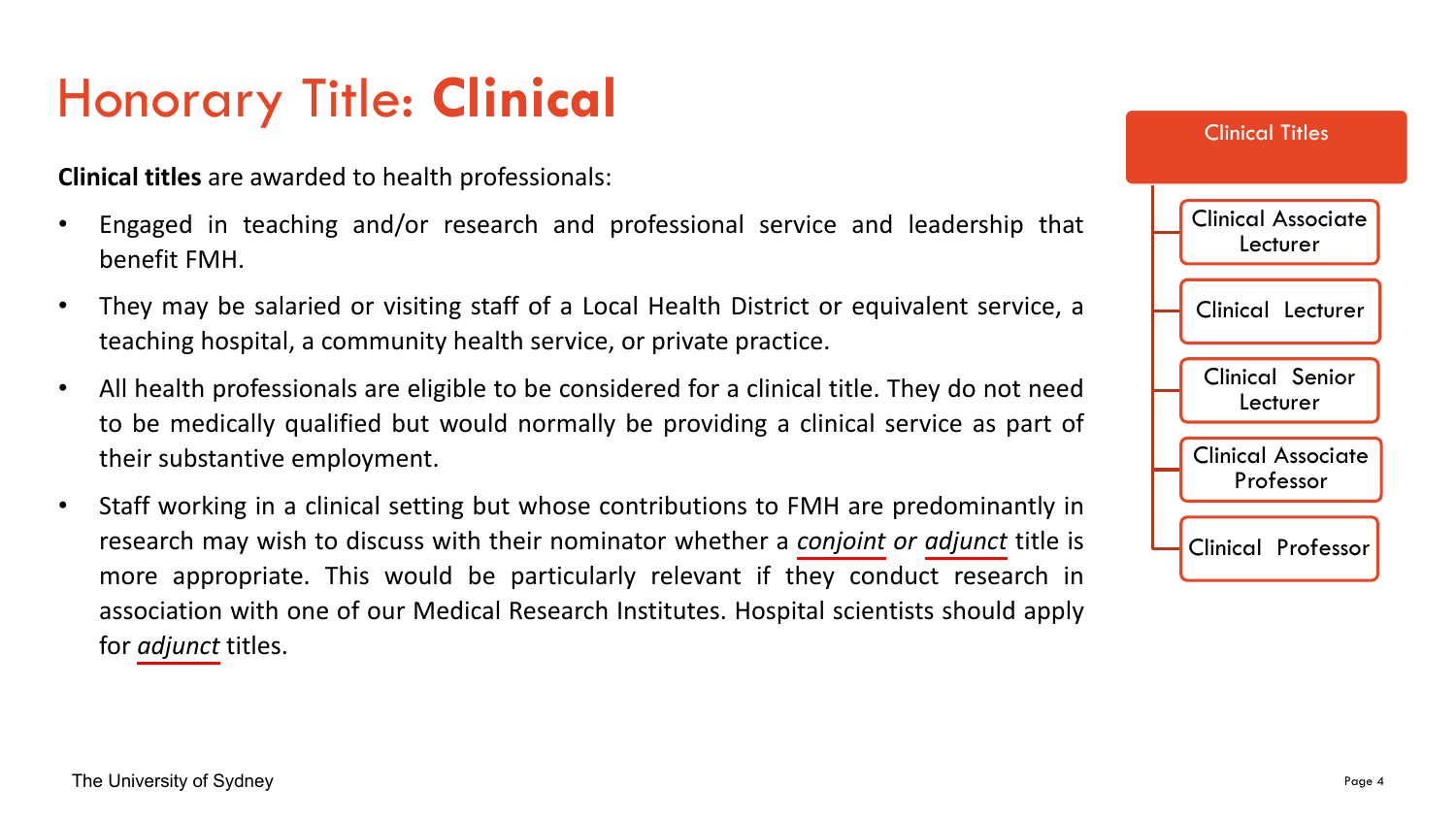## <span id="page-4-0"></span>Honorary Title: **Conjoint**

**Conjoint titles** are awarded to

- salaried staff of external bodies, most commonly a Local Health District, teaching hospital or medical research institute, who have been appointed to conjointly advertised positions where FMH has been involved in the recruitment and appointment process.
- Conjoint titles may also be awarded to the existing staff of external bodies, in particular external bodies that have an affiliation or collaboration agreement with the University that makes provision for the award of conjoint titles.
- Conjoint title holders are expected to contribute to University activities at the same level and across all academic domains as University salaried Teaching & Research staff, but their contributions are measured in terms of the opportunity given the duties of their substantive position.
- Staff of external bodies who do not meet the criteria for the award of a conjoint title should apply **for [adjunct](#page-2-0) titles.**
- *Conjoint titleholders who wish to be promoted to a higher title apply for promotion through the University's academic promotion process [\(Promotion](https://intranet.sydney.edu.au/careers-training/performance-planning-development/academic-staff/promotion.html) - Intranet - The University of Sydney), not through the Affiliate Management System. They will be assessed in accordance with the University's criteria for academic promotion on the same basis as salaried academics but relative to opportunity*